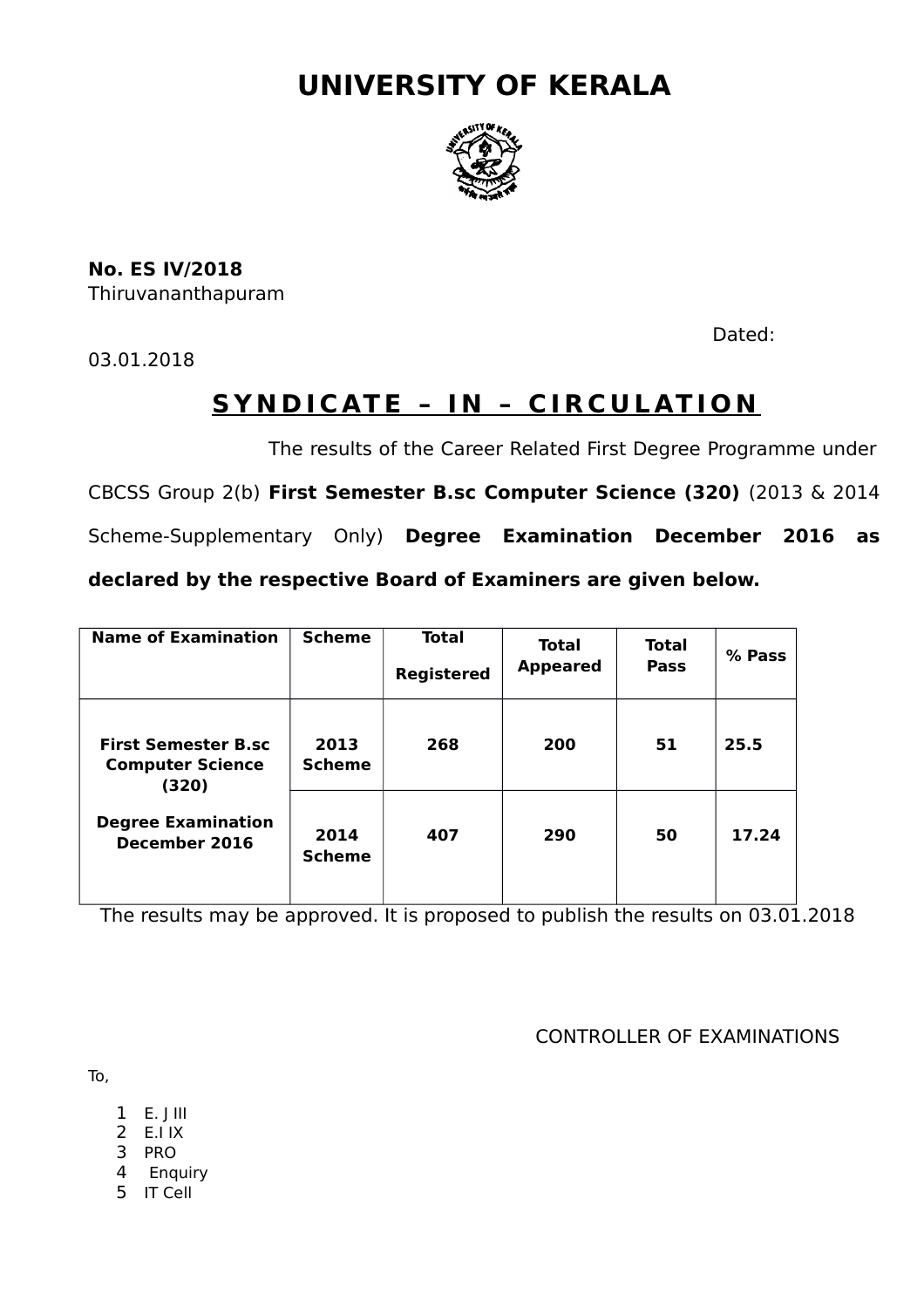

## **UNIVERSITY OF KERALA**

## **NOTIFICATION**

- 1. The following is the provisional list of Register Numbers of the successful candidates at the Career Related First Degree Programme Under CBCSS Group 2(b) **First Semester B.sc Computer Science (320) Degree Examination December 2016** (2013& 2014 Scheme-supplementary Only) as declared by the Board of Examiners.
- 2. For the successful completion of a semester a student has to score a minimum SCPA of 4.00 (E Grade). A minimum of 40% of marks (E Grade) is required for passing a course with a separate minimum of 40% (E Grade) for Continuous Evaluation and End Semester Evaluation.
- 3. The last date for revaluation and scrutiny is **25.01.2018** Candidates should make use of draft mark list available in the university website for applying for revaluation. Application for revaluation and scrutiny should be submitted through **ONLINE** only.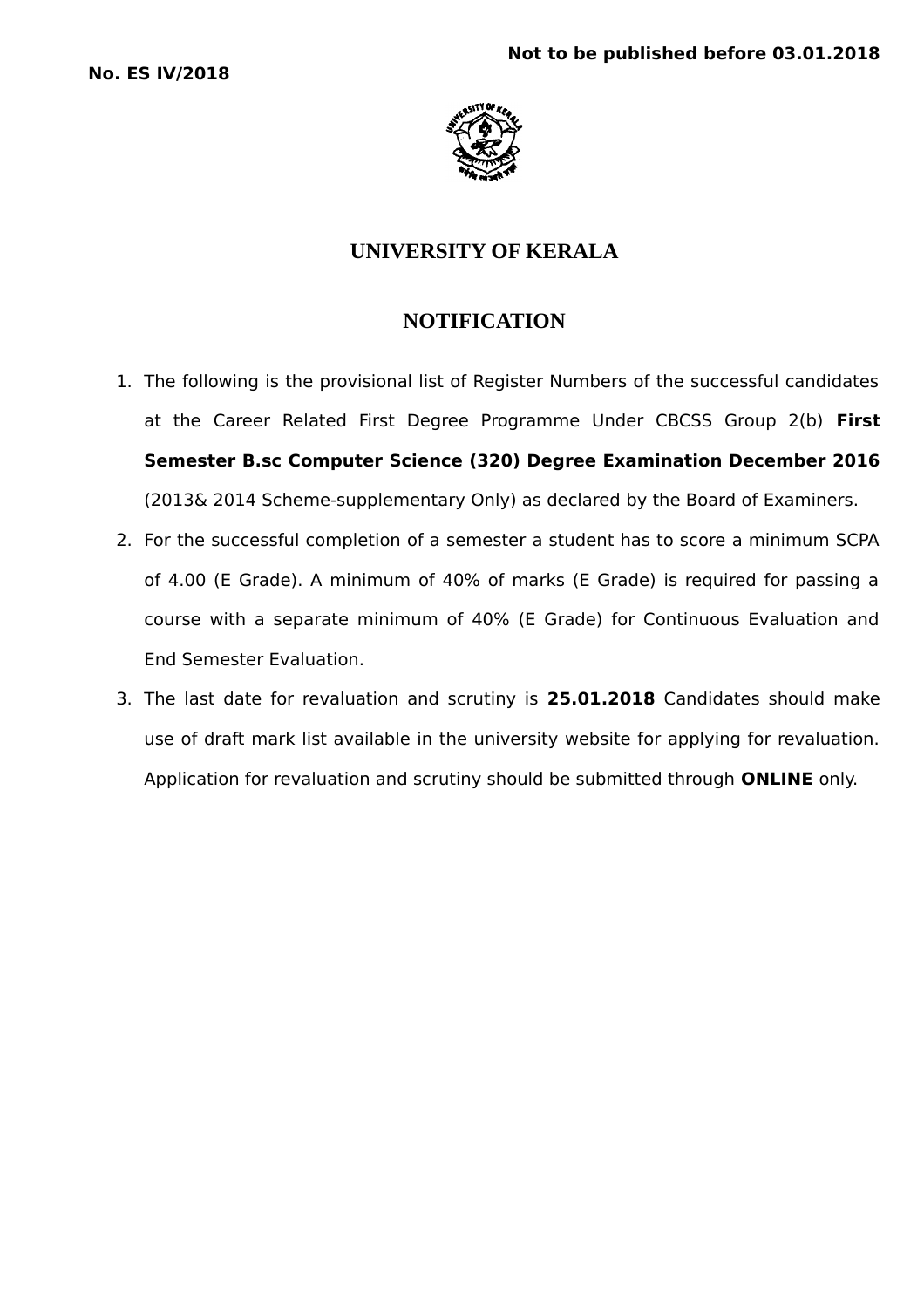## **2013 Scheme**

| <b>COURSE CODE</b> | <b>COURSE</b>                                  |
|--------------------|------------------------------------------------|
| EN 1111.4          | Listening and Speaking Skills (2013,2014 admn) |
| CS 1121            | Introduction to IT                             |
| MM 1131.10         | Mathematics I                                  |
| CS 1132            | Digital Electronics And Data Communication     |
| CS 1141            | Introduction to Programming                    |
| CS 1142            | Programming Lab-1                              |
| CS 1133            | Digital Electronics Lab                        |

## **2014 Scheme**

| <b>COURSE CODE</b>          | <b>COURSE</b>                             |
|-----------------------------|-------------------------------------------|
| EN 1111.4                   | Listening and Speaking Skills (2014 admn) |
| CS 1121                     | Introduction to IT                        |
| MM 1131.10                  | Mathematics I                             |
| $\overline{\text{CS}}$ 1132 | <b>Digital Electronics</b>                |
| CS 1141                     | Introduction to Programming               |
| <b>CS 1142</b>              | Programming Lab-1                         |
| CS 1133                     | <b>Digital Electronics Lab</b>            |

## **Controller of Examinations**

University Buildings, Dated: 03.01.2018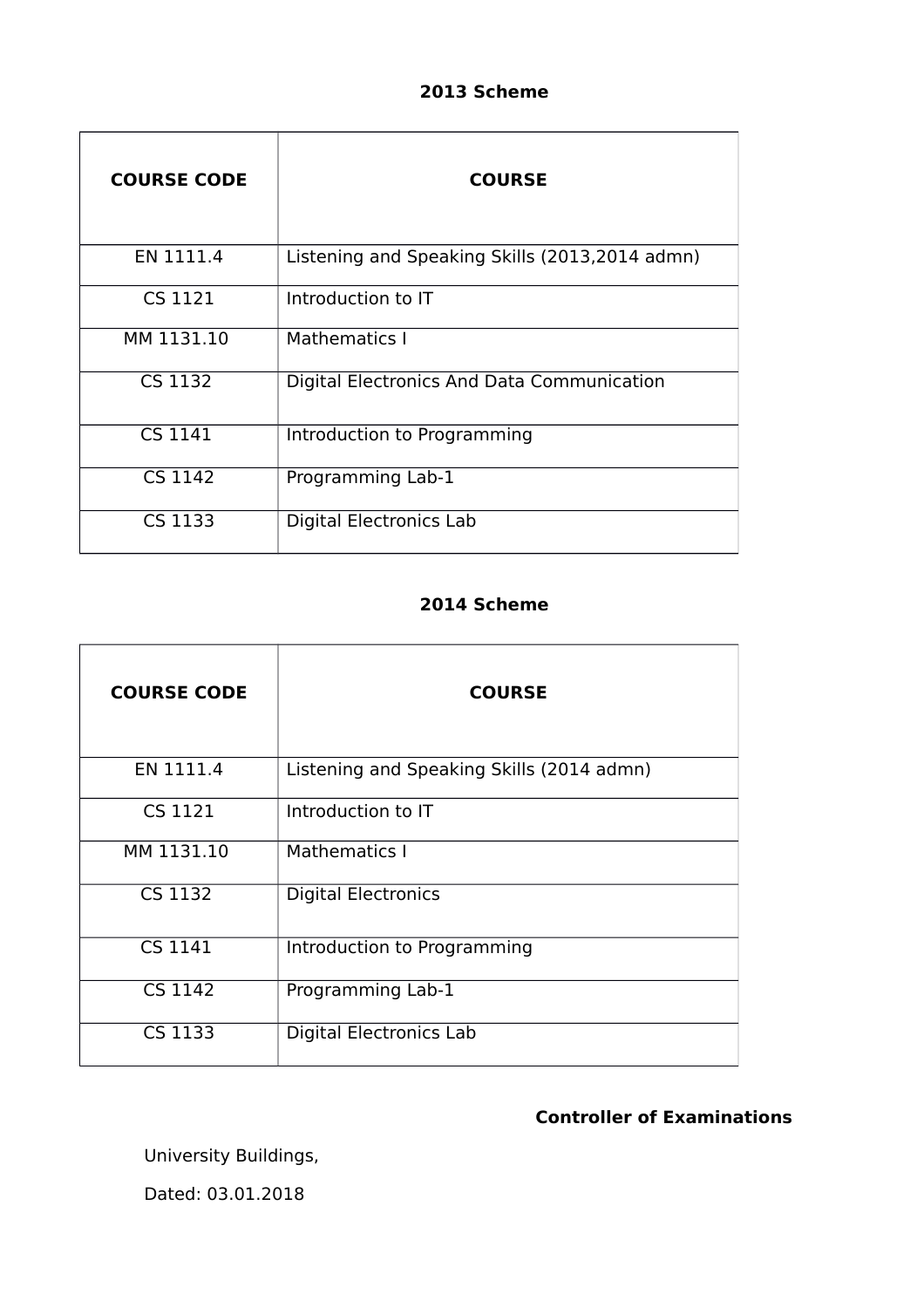## **RESULTS OF FIRST SEMESTER B.Sc. COMPUTER SCIENCE (320) DEGREE EXAMINATION DECEMBER 2016 (SUPPLEMENTARY- 2013 AND 2014 ADMISSIONS)**

**College Code : 108**

### **Govt. College, Kariavattom, Thiruvananthapuram**

**B.Sc. - Computer Science(320)** All Pass (Semester scores given in brackets) 14108004(6.42 C) 006(7.39 B) Result Announced Later 14108011() 013() 028() 028() 029()

**College Code : 131**

### **Sree Narayana College, Cherthala, Alappuzha**

| <b>B.Sc. - Computer Science(320)</b>                             |             |       |      |       |       |
|------------------------------------------------------------------|-------------|-------|------|-------|-------|
| All Pass (Semester scores given in brackets)<br>14131002(5.64 D) | 004(5.71 D) |       |      |       |       |
| Result Announced Later<br>14131001()<br>13131014()               | 009()       | 026() | 29() | 030() | 031() |

#### **College Code : 135**

#### **Sree Ayyappa College, Thiruvanvandoor, Pathanamthitta**

#### **B.Sc. - Computer Science(320)**

All Pass (Semester scores given in brackets) 14135007(5.22 D) 023(6.30 C) Passed in Parts (Subject codes given in brackets) 14135013(5) 13135003(2)

**College Code : 154**

### **KICMA College of Arts & Science, Neyyar Dam, Thiruvananthapuram**

| <b>Result Announced Later</b> |       |       |       |       |
|-------------------------------|-------|-------|-------|-------|
| 14154002()                    | 003() | 004() | 005() | 006() |
| 007()                         | 012() |       |       |       |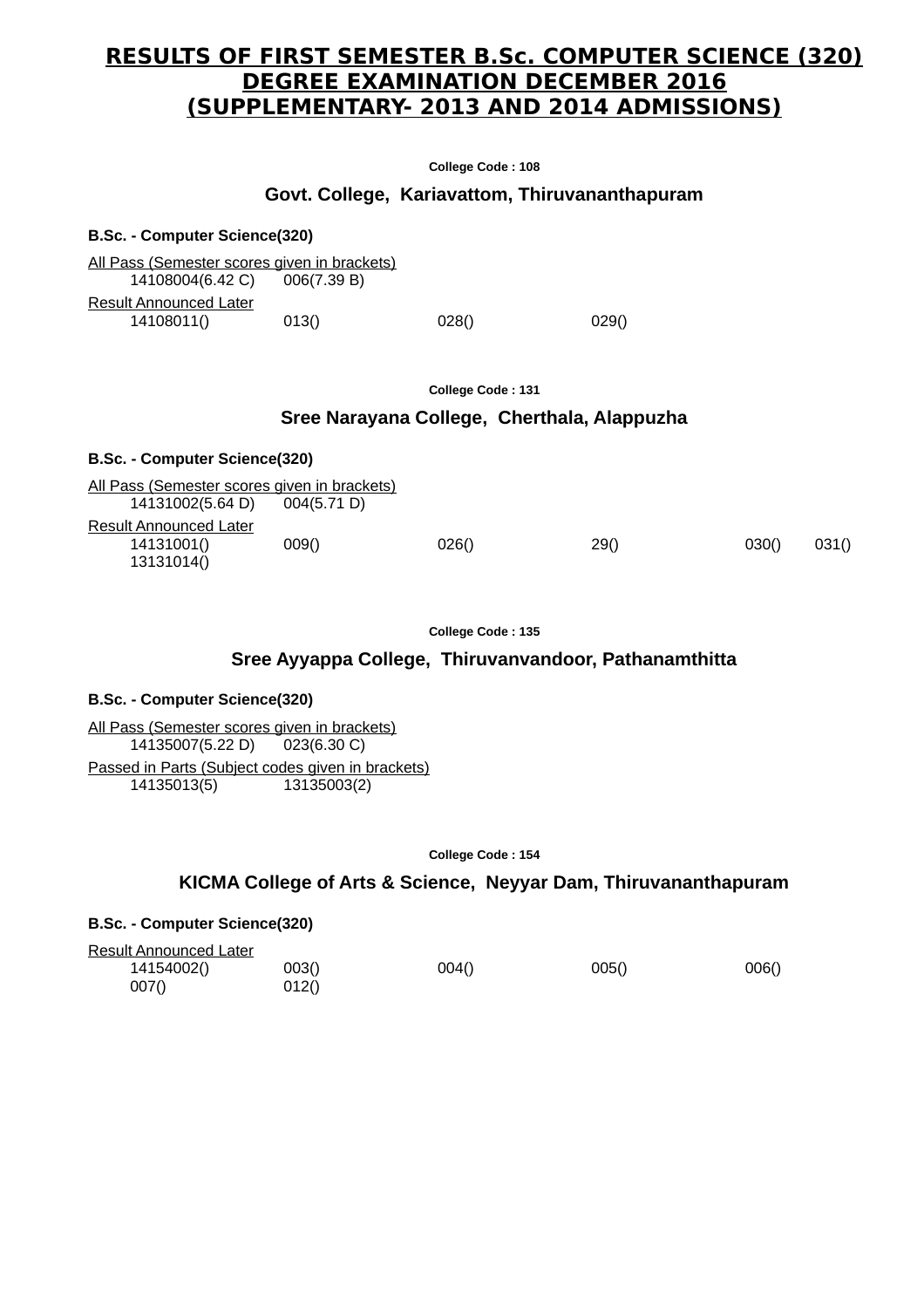### **A.J College of Science and Technology, Thonnakkal, Thiruvananthapuram**

#### **B.Sc. - Computer Science(320)**

| All Pass (Semester scores given in brackets) |                                                   |                                 |                            |                               |
|----------------------------------------------|---------------------------------------------------|---------------------------------|----------------------------|-------------------------------|
| 14800026(5.93 D)<br>006(5.50 D)              | 027(6.35 C)<br>009(5.57 D)                        | 13800001(6.15 C)<br>023(7.00 B) | 003(6.65 C)<br>027(5.72 D) | $004(4.68)$ E)<br>036(5.53 D) |
|                                              | Passed in Parts (Subject codes given in brackets) |                                 |                            |                               |
| 14800023(5)<br>008(4)                        | 024(5)<br>010(3)                                  | 033(5)<br>025(12)               | 13800002(1)                | 005(34)                       |
| <b>Result Announced Later</b>                |                                                   |                                 |                            |                               |
| 14800001()<br>13800007()                     | 002()<br>020()                                    | 003()                           | 008()                      | 028()                         |

**College Code : 801**

### **C.H.M.M College of Advanced Studies, Chavarkode, Thiruvananthapuram**

### **B.Sc. - Computer Science(320)**

| All Pass (Semester scores given in brackets)      |           |             |             |             |
|---------------------------------------------------|-----------|-------------|-------------|-------------|
| 14801001(5.27 D)                                  | 011(6.26) | 016(5.82 D) | 019(6.42 C) | 027(6.50 C) |
| 13801023(5.54 D)                                  |           |             |             |             |
| Passed in Parts (Subject codes given in brackets) |           |             |             |             |
| 14801008(5)                                       | 018(5)    | 020(5)      | 13801005(5) | 007(5)      |
| <b>Result Announced Later</b>                     |           |             |             |             |
| 14801003()                                        | 004()     | 005()       | 006()       | 007()       |
| 010()                                             | 015()     | 021()       | 024()       | 029()       |
| 13801011()                                        | 016()     | 027()       | 028()       |             |
|                                                   |           |             |             |             |

**College Code : 802**

### **College of Applied Sciences, Adoor, Pathanamthitta**

#### **B.Sc. - Computer Science(320)**

| All Pass (Semester scores given in brackets) |             |                  |       |       |
|----------------------------------------------|-------------|------------------|-------|-------|
| 14802045(5.03 D)                             | 047(5.61 D) | 13802015(5.20 D) |       |       |
| Result Announced Later                       |             |                  |       |       |
| 14802021()                                   | 022()       | 030()            | 035() | 041() |
| 13802002()                                   | 003()       | 014()            | 018() |       |
| 041()                                        | 042()       | 044()            |       |       |
|                                              |             |                  |       |       |

**College Code : 803**

## **College of Applied Sciences, Mavelikkara,**

| 0480 |
|------|
|      |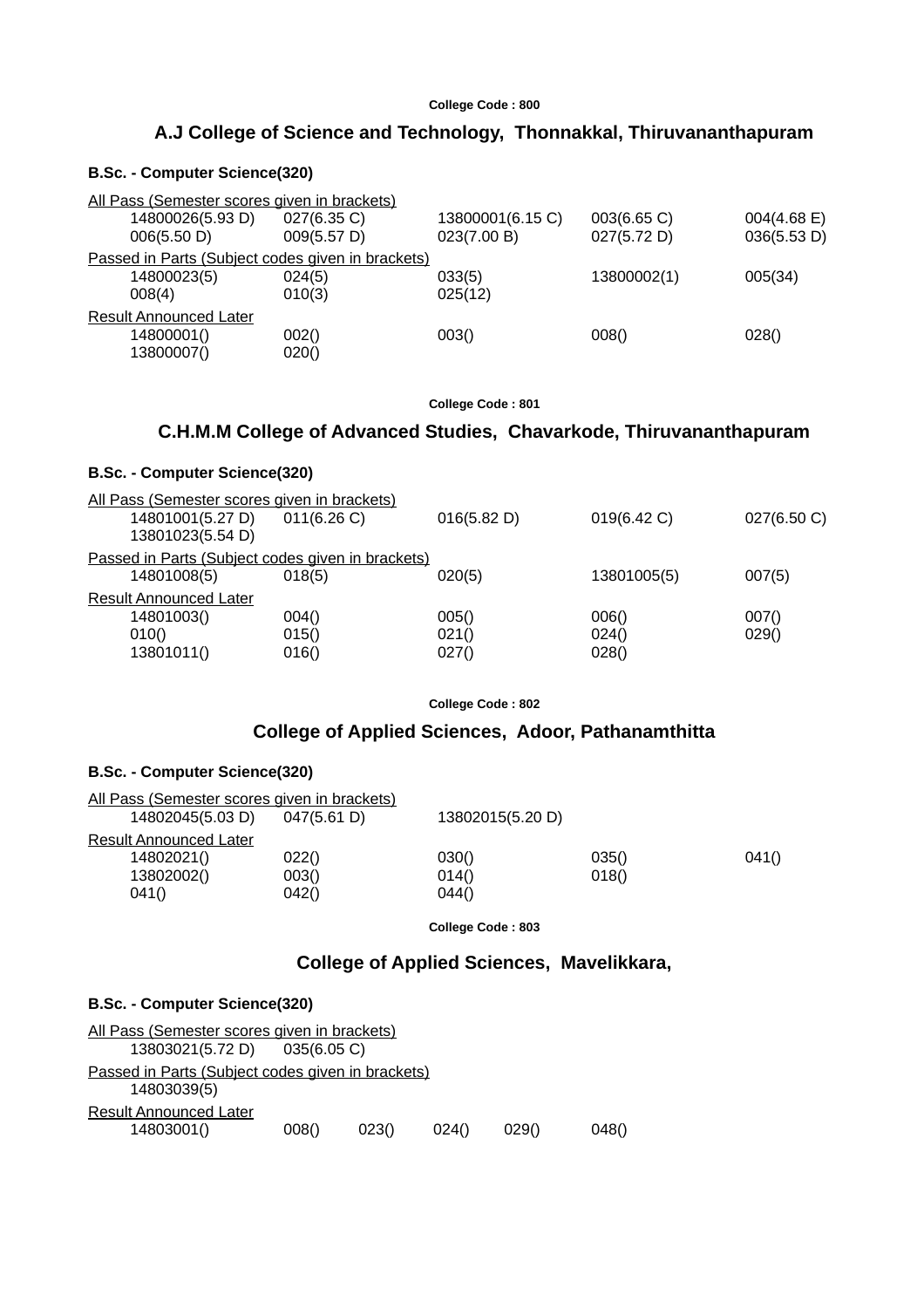### **Emmanuel College, Vazhichal, Thiruvananthapuram**

#### **B.Sc. - Computer Science(320)**

|       |                               | All Pass (Semester scores given in brackets) |             |             |       |
|-------|-------------------------------|----------------------------------------------|-------------|-------------|-------|
|       | 13804003(5.95 D)              | 011(6.14 C)                                  | 017(5.97 D) | 022(5.72 D) |       |
|       | 026(5.71 D)                   | 030(4.75 E)                                  |             |             |       |
|       | <b>Result Announced Later</b> |                                              |             |             |       |
|       | 14804001()                    | 003()                                        | 011()       | 017()       | 018() |
| 023() |                               | 025()                                        | 026()       | 034()       | 035() |
|       | 13804007()                    | 009()                                        | 014()       | 015()       | 016() |
| 021() |                               | 029()                                        |             |             |       |

**College Code : 805**

## **K.V.V.S College of Science and Technology, Adoor, Pathanamthitta**

### **B.Sc. - Computer Science(320)**

| All Pass (Semester scores given in brackets)<br>14805030(6.73 C) 13805014(5.35 D) |                |        |       |            |
|-----------------------------------------------------------------------------------|----------------|--------|-------|------------|
| Passed in Parts (Subject codes given in brackets)<br>14805014(1)                  | 019(5)         | 020(5) |       |            |
| <b>Result Announced Later</b><br>14805003()<br>026()                              | 008()<br>034() | 029()  | 034() | 13805023() |

**College Code : 806**

## **Marthoma College of Science and Technology, Ayur,**

#### **B.Sc. - Computer Science(320)**

All Pass (Semester scores given in brackets)

| 14806029(5.84 D)       |       |            |       |       |
|------------------------|-------|------------|-------|-------|
| Result Announced Later |       |            |       |       |
| 14806007()             | 011() | 013()      | 021() | 025() |
| 028()                  | 031() | 13806002() | 003() | 011() |
| 014()                  | 016() | 020()      | 032() | 034() |
|                        |       |            |       |       |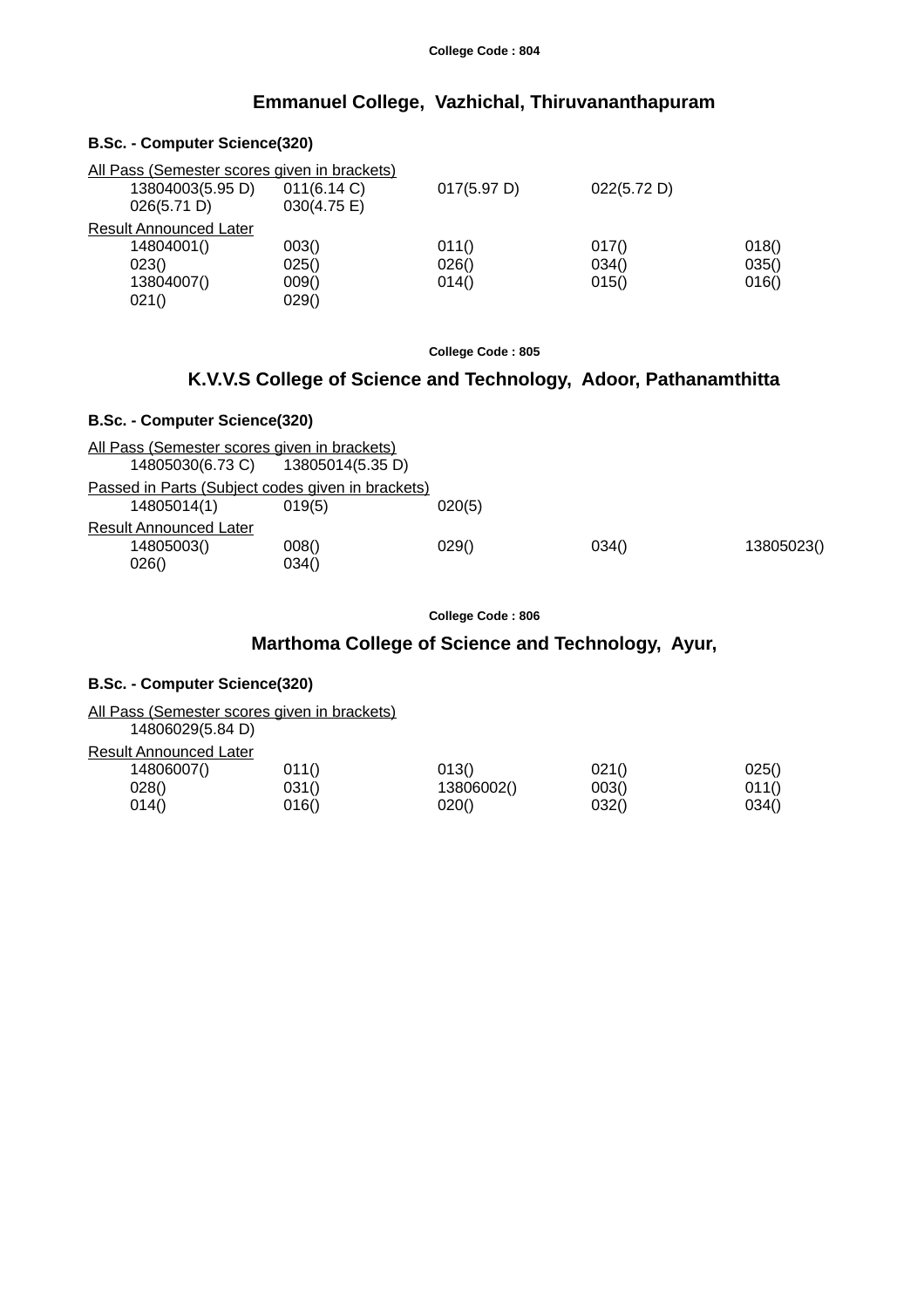## **National College, Ambalathara, Thiruvananthapuram**

#### **B.Sc. - Computer Science(320)**

| All Pass (Semester scores given in brackets) |             |             |            |       |
|----------------------------------------------|-------------|-------------|------------|-------|
| 14807007(6.65 C)                             | 027(6.57 C) | 029(6.29 C) |            |       |
| <b>Result Announced Later</b>                |             |             |            |       |
| 14807004()                                   | 005()       | 006()       | 009()      | 015() |
| 016()                                        | 019()       | 024()       | 026()      | 028() |
| 030()                                        | 032()       | 033()       | 13807001() | 004() |
| 005()                                        | 009()       | 014()       | 018()      | 020() |
| 022()                                        | 024()       | 026()       | 034()      | 035() |

**College Code : 808**

## **Sree Sankara Vidya Peetom College, Kilimanoor, Thiruvananthapuram**

#### **B.Sc. - Computer Science(320)**

| All Pass (Semester scores given in brackets)                     |             |             |             |             |
|------------------------------------------------------------------|-------------|-------------|-------------|-------------|
| 13808001(5.49 D)<br>028(6.47 C)                                  | 004(5.64 D) | 008(6.32 C) | 022(6.32 C) | 025(5.25 D) |
| Passed in Parts (Subject codes given in brackets)<br>13808002(5) |             |             |             |             |
| <b>Result Announced Later</b>                                    |             |             |             |             |
| 14808001()                                                       | 002()       | 003()       | 004()       | 007()       |
| 009()                                                            | 011()       | 012()       | 014()       | 015()       |
| 016()                                                            | 017()       | 018()       | 019()       | 020()       |
| 023()                                                            | 025()       |             |             |             |

**College Code : 812**

## **Naipunya School of Management, Cherthala, Alappuzha**

### **B.Sc. - Computer Science(320)**

| <b>Result Announced Later</b> |       |       |       |       |
|-------------------------------|-------|-------|-------|-------|
| 14812001()                    | 002() | 003() | 004() | 006() |
| 007()                         | 008() | 010() | 012() | 013() |
| 014()                         | 016() | 017() | 018() | 020() |
| 022()                         | 025() | 026() | 027() | 032() |
| 13812014()                    | 018() | 021() |       |       |

**College Code : 814**

### **PMSA Pookoya Thangal Arts and Science College, Kadakkal, Kollam**

| <b>Result Announced Later</b> |            |       |       |       |
|-------------------------------|------------|-------|-------|-------|
| 14814001()                    | 002()      | 010() | 011() | 012() |
| 013()                         | 13814003() | 004() | 006() | 009() |
| 011()                         | 014()      | 017() | 020() | 021() |
| 027()                         |            |       |       |       |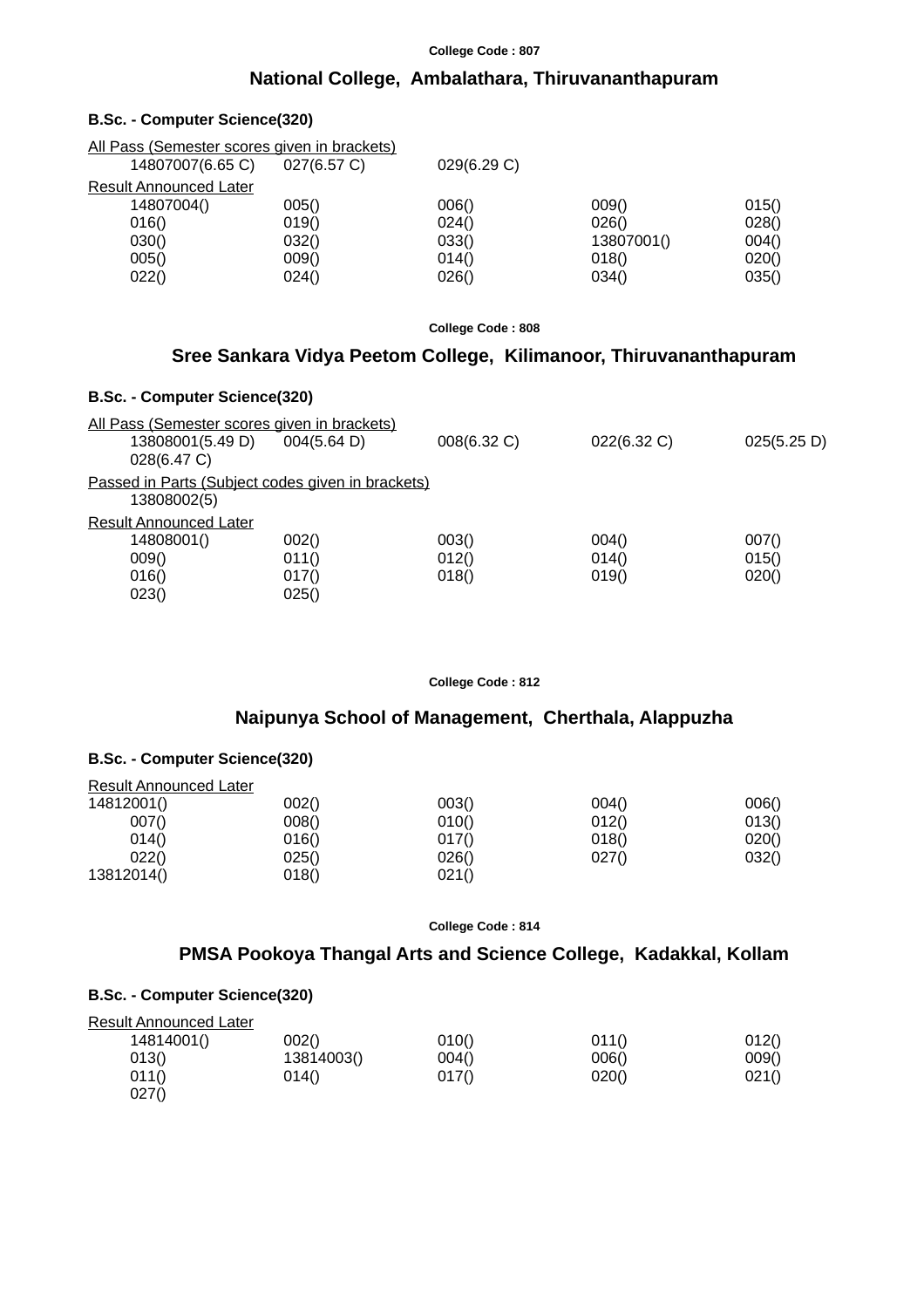## **Sree Narayana Guru Memorial Arts & Science College, Thuravoor, Cherthala**

| B.Sc. - Computer Science(320)                                                |                |                                                                 |                |                |       |
|------------------------------------------------------------------------------|----------------|-----------------------------------------------------------------|----------------|----------------|-------|
| All Pass (Semester scores given in brackets)<br>14822010(5.54 D)             |                |                                                                 |                |                |       |
| Passed in Parts (Subject codes given in brackets)<br>14822004(1) 13822005(1) |                | 010(1)                                                          |                |                |       |
| <b>Result Announced Later</b><br>14822001()                                  | 005()          | 007()                                                           | 011()          | 015()          | 016() |
|                                                                              |                | College Code: 823                                               |                |                |       |
|                                                                              |                | College of Applied Science, Dhanuvachapuram, Thiruvananthapuram |                |                |       |
| B.Sc. - Computer Science(320)                                                |                |                                                                 |                |                |       |
| <u>All Pass (Semester scores given in brackets)</u><br>13823004(6.22 C)      | 014(5.49 D)    | 035(6.03 C)                                                     | 040(6.30 C)    |                |       |
| Passed in Parts (Subject codes given in brackets)<br>13823046(245)           |                |                                                                 |                |                |       |
| Result Announced Later<br>14823001()<br>010()                                | 002()<br>014() | 003()<br>015()                                                  | 004()<br>018() | 009()<br>021() |       |

**College Code : 824**

## **College of Applied Science, Kundara, Kollam**

### **B.Sc. - Computer Science(320)**

 $022()$ 

Passed in Parts (Subject codes given in brackets)

| 14824007(5) 13824031(25)      |       |       |            |       |       |
|-------------------------------|-------|-------|------------|-------|-------|
| <b>Result Announced Later</b> |       |       |            |       |       |
| 14824003()                    | 004() | 008() | 009()      | 010() | 011() |
| 012()                         | 013() | 014() | 015()      | 016() | 017() |
| 019()                         | 021() | 025() | 028()      | 031() | 033() |
| 035()                         | 040() | 042() | 13824005() | 009() | 011() |

 $028()$   $030()$   $13823016()$   $019()$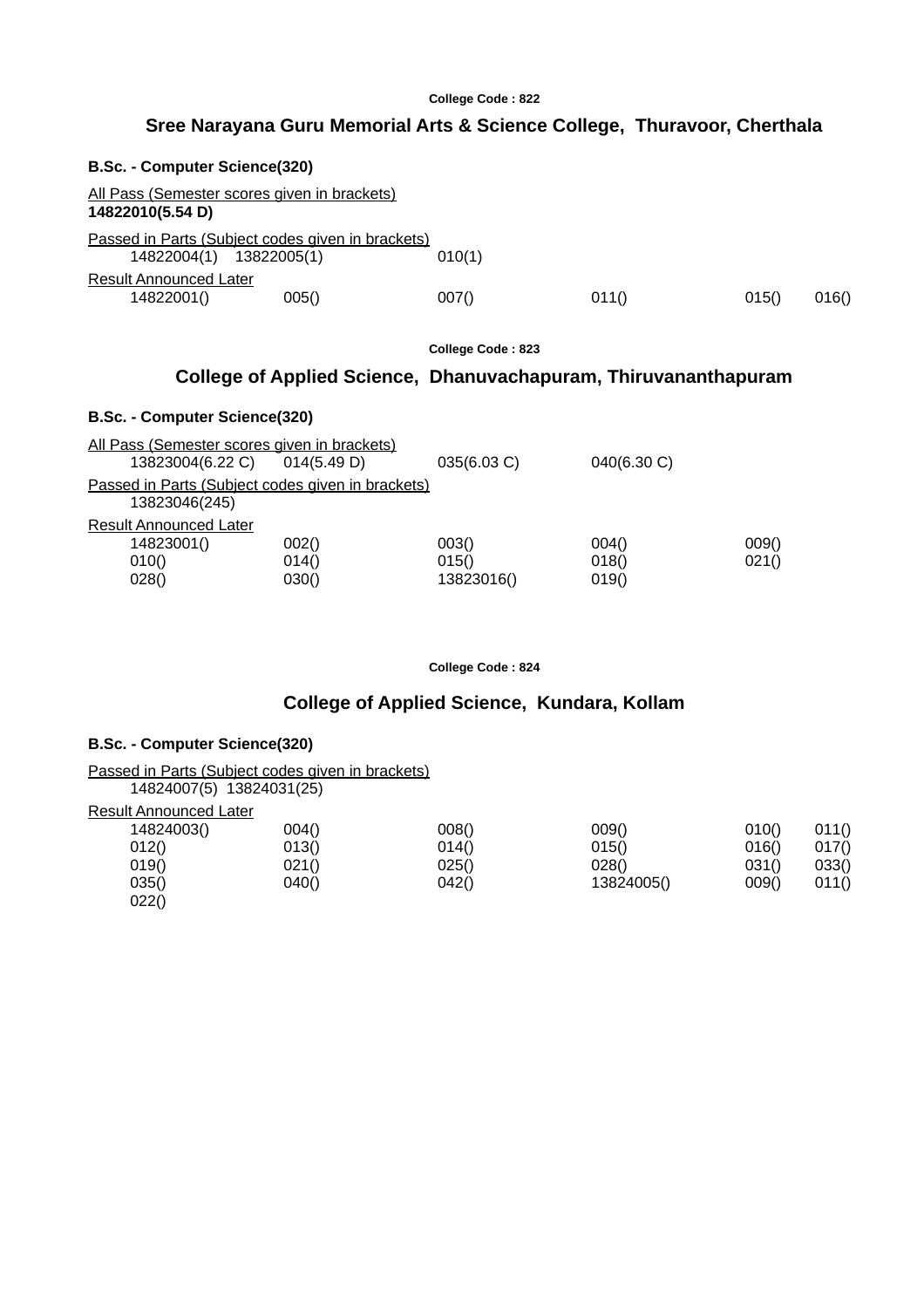#### **College of Applied Science, Karthikappally, Alappuzha**

| B.Sc. - Computer Science(320)                                                        |                              |                         |                         |                         |                         |
|--------------------------------------------------------------------------------------|------------------------------|-------------------------|-------------------------|-------------------------|-------------------------|
| All Pass (Semester scores given in brackets)<br>14827006(7.11 B)<br>13827011(5.89 D) | 022(6.58 C)<br>039(5.79 D)   | 023(6.18 C)             | 025(6.77 C)             | 049(6.46 C)             |                         |
| Passed in Parts (Subject codes given in brackets)<br>14827016(4)                     | 021(4)                       | 026(1)                  | 031(14)                 | 043(1)                  |                         |
| <b>Result Announced Later</b><br>14827001()<br>012()<br>046()                        | 002()<br>013()<br>13827001() | 003()<br>020()<br>003() | 007()<br>030()<br>008() | 008()<br>040()<br>012() | 010()<br>044()<br>036() |

**College Code : 893**

### **Muslim Association College of Arts and Science, Panavoor, Thiruvananthapuram**

#### **B.Sc. - Computer Science(320)**

All Pass (Semester scores given in brackets)<br>14893001(6.54 C) 005(7.23 B) 016(6.46 C) 14893001(6.54 C) 005(7.23 B) Passed in Parts (Subject codes given in brackets) 14893011(1) 023(1) 13893007(1) 008(1) Result Announced Later  $\begin{array}{ccccccccc} 14893007() & & & 008() & & & & 009() & & & & 010() & & & & 012() & & 013() \\ 014() & & & & & 015() & & & 017() & & & & 018() & & & 019() & & 021() \\ \end{array}$ 014() 015() 017() 018() 019() 021()  $022()$  024()

#### **College Code : 950**

#### **UIT, Kuravankonam, Thiruvananthapuram**

#### **B.Sc. - Computer Science(320)**

| All Pass (Semester scores given in brackets)      |             |             |             |  |
|---------------------------------------------------|-------------|-------------|-------------|--|
| 13950019(6.34 C) 034(6.84 C)                      |             | 035(6.44 C) | 036(6.21 C) |  |
| Passed in Parts (Subject codes given in brackets) |             |             |             |  |
| 14950002(567)                                     | 13950005(4) | 010(34)     |             |  |

#### **College Code : 951**

#### **UIT, Neyyattinkara, Thiruvananthapuram**

#### **B.Sc. - Computer Science(320)**

All Pass (Semester scores given in brackets) **13951029(6.04C)**

Passed in Parts (Subject codes given in brackets) **13951031(4)**

Result Announced Later

| 14951002() | 004()      | 005() | 006() | 025()<br>026() |
|------------|------------|-------|-------|----------------|
| 027()      | 028()      | 035() | 037() | 041()          |
| 042()      | 13951006() | 014() | 028() |                |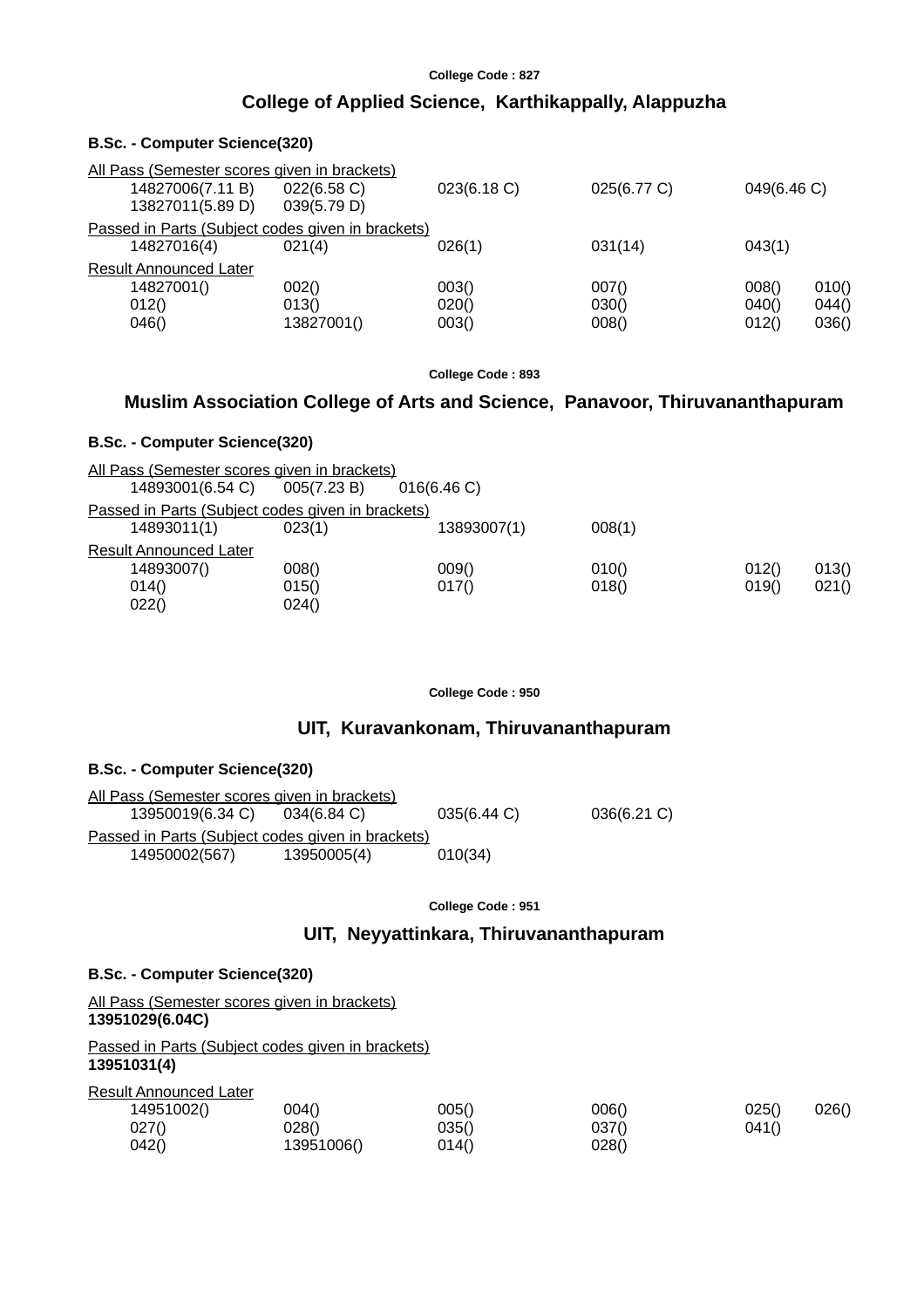### **UIT, Mulamkadakam, Kollam**

#### **B.Sc. - Computer Science(320)**

| <b>Result Announced Later</b> |       |       |            |
|-------------------------------|-------|-------|------------|
| 008()                         | 009() | 018() | 019()      |
| 029()                         | 036() | 037() | 038()      |
| 041()                         | 044() | 046() | 13952003() |
| 005()                         | 007() | 008() | 011()      |
| 019()                         | 041() |       |            |
|                               |       |       |            |

**College Code : 954**

## **UIT, Adoor, Pathanamthitta**

### **B.Sc. - Computer Science(320)**

|                |                  | All Pass (Semester scores given in brackets)      |             |             |                  |
|----------------|------------------|---------------------------------------------------|-------------|-------------|------------------|
|                | 14954009(5.20 D) | 016(5.33 D)                                       | 019(6.36)   |             |                  |
| $020(6.78)$ C) |                  | 022(6.22 C)                                       | 027(5.84 D) | 033(6.08 C) | 13954002(5.98 D) |
| $012(6.41)$ C) |                  | 025(5.72 D)                                       | 045(5.57 D) |             |                  |
|                |                  | Passed in Parts (Subject codes given in brackets) |             |             |                  |
| 14954030(3)    |                  | 035(3)                                            | 13954004(4) |             |                  |
| 016(4)         | 039(34)          | 041(3)                                            |             |             |                  |

**College Code : 955**

## **UIT, Pathanapuram, Kollam**

| All Pass (Semester scores given in brackets)                         |                                                    |                                                                               |                         |
|----------------------------------------------------------------------|----------------------------------------------------|-------------------------------------------------------------------------------|-------------------------|
| 14955001(5.49 D)                                                     | 003(5.64 D)                                        | 13955012(5.77 D)<br>027(6.47 C)                                               |                         |
| Passed in Parts (Subject codes given in brackets)<br>14955004(2)     |                                                    |                                                                               |                         |
| Result Announced Later<br>14955002()<br>021()<br>034()<br>13955034() | 007()<br>005()<br>006()<br>024()<br>038()<br>037() | 009()<br>015()<br>016()<br>017()<br>025()<br>029()<br>040()<br>041()<br>044() | 019()<br>030()<br>042() |